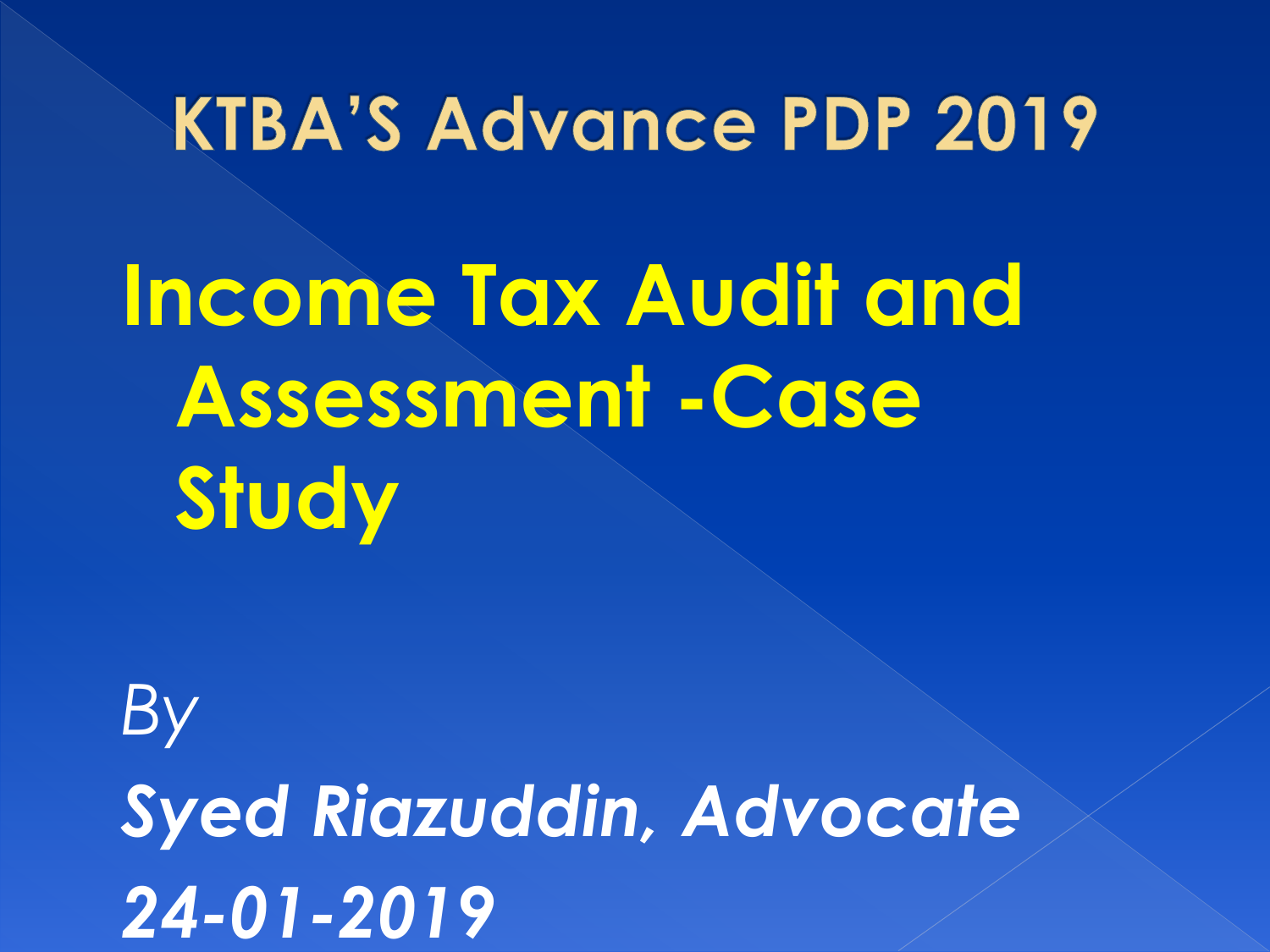- Section 177 Selection for audit by the **Commissioner**
- Section 214C Selection by the FBR through random or parametric computer balloting.
- Both sections 177 and 214C are independent and both i-e Commissioner as well as Board are empowered to order for audit.
- Explanation in section 214C and 177 further clarified that both authorities can exercise powers for audit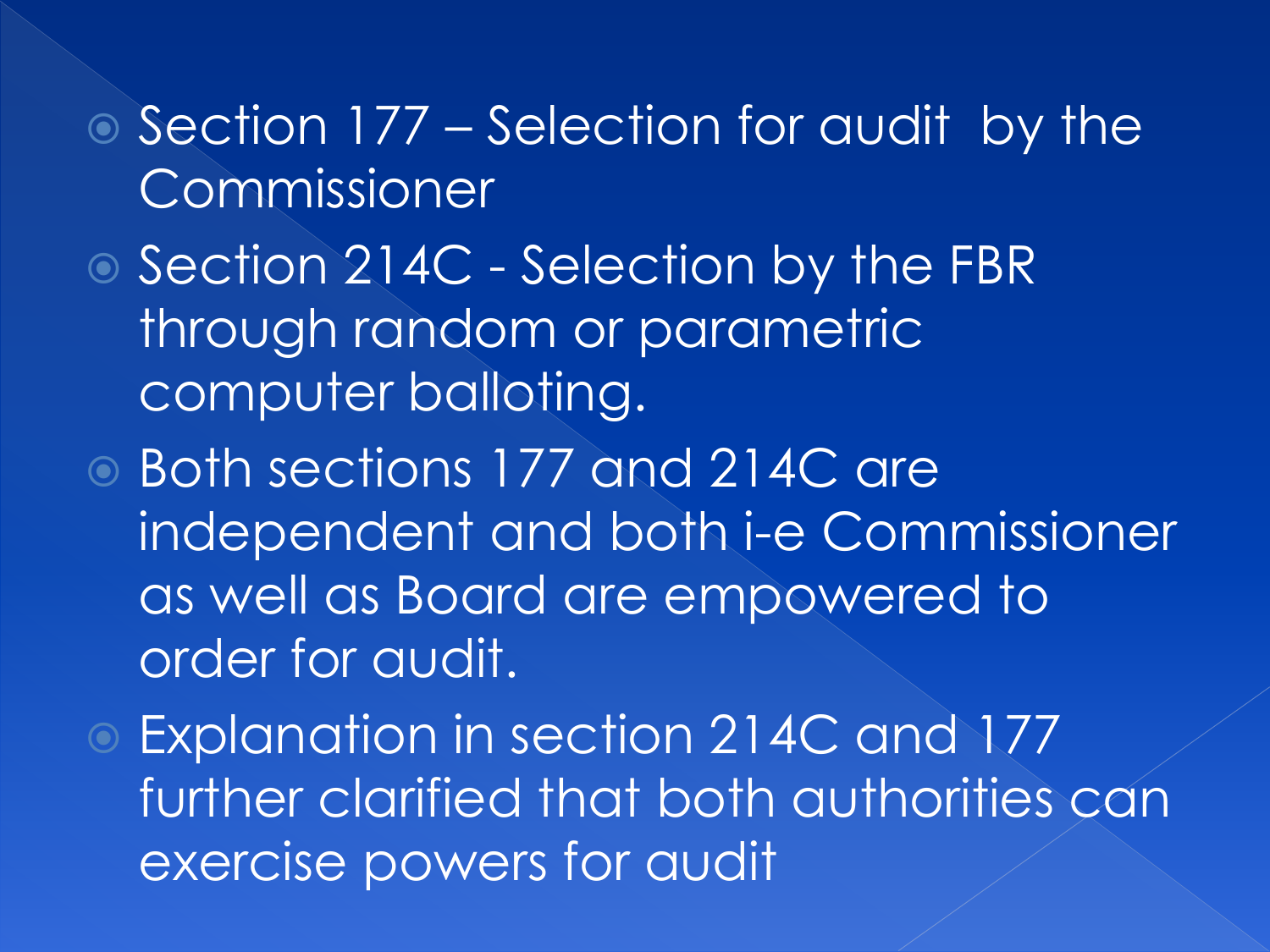Latest position of litigation on the issue of selection for audit:-

- Single Bench decision in Chenone Stores' Case
- The CIR has no power to select for audit, in the presence of FBR's power u/s 214C.
- **Single Bench decision in Kohinoor Sugar** Mills' Case

 The CIR has independent power to select for audit, under Section 177, in presence of FBR's power u/s 214C.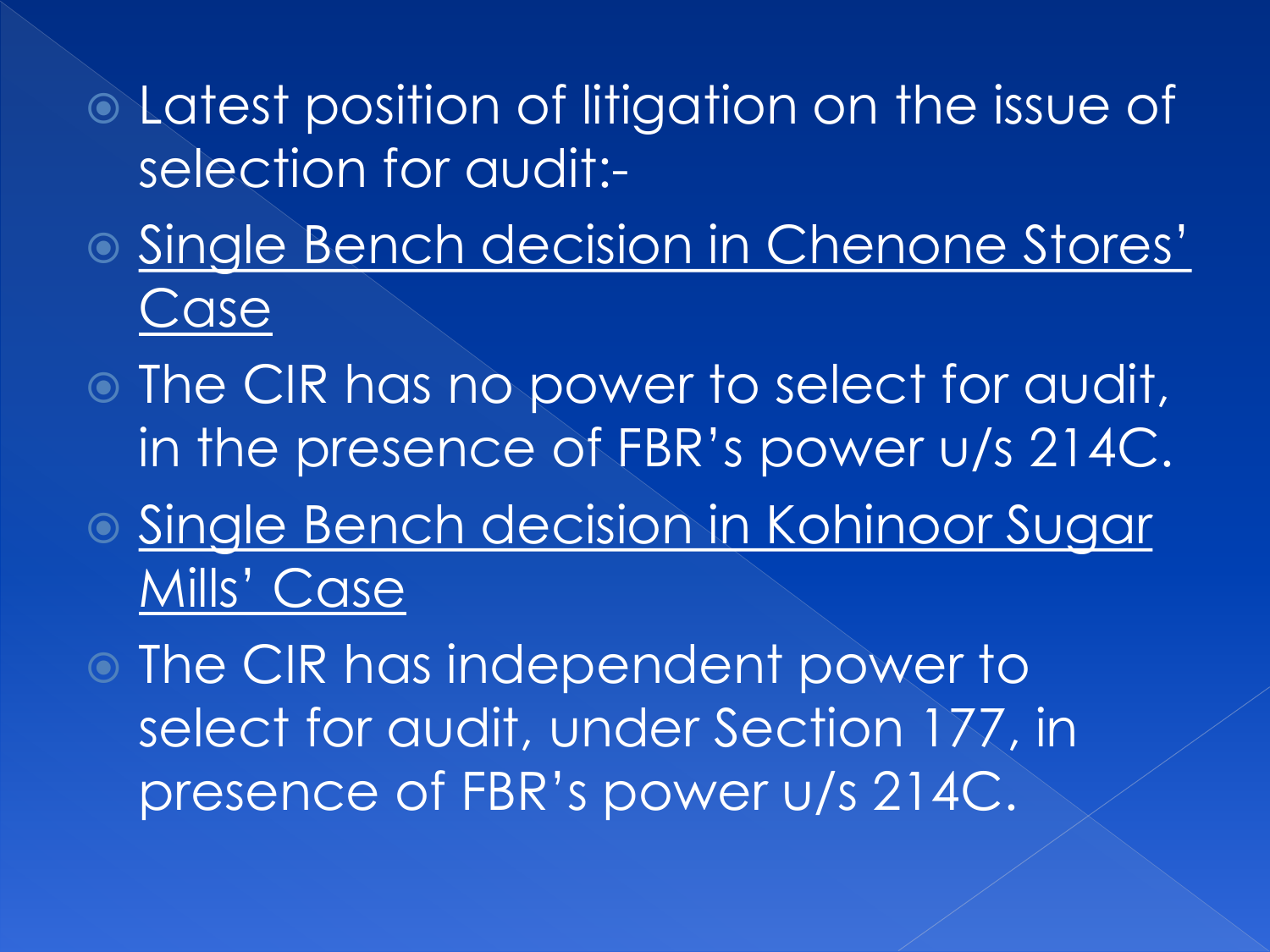### ICA 855 of 2014 Dt17-11-2017 [FBR etc. Vs M/s Chenone Stores Ltd] Lahore High Court judgment

- **Main points** of the judgment in ICA 855 of 2014 Dt 17-11-2017:-
- Discretion u/s 177 should not be used to call a taxpayer consecutively to meet budgetary targets of collecting tax.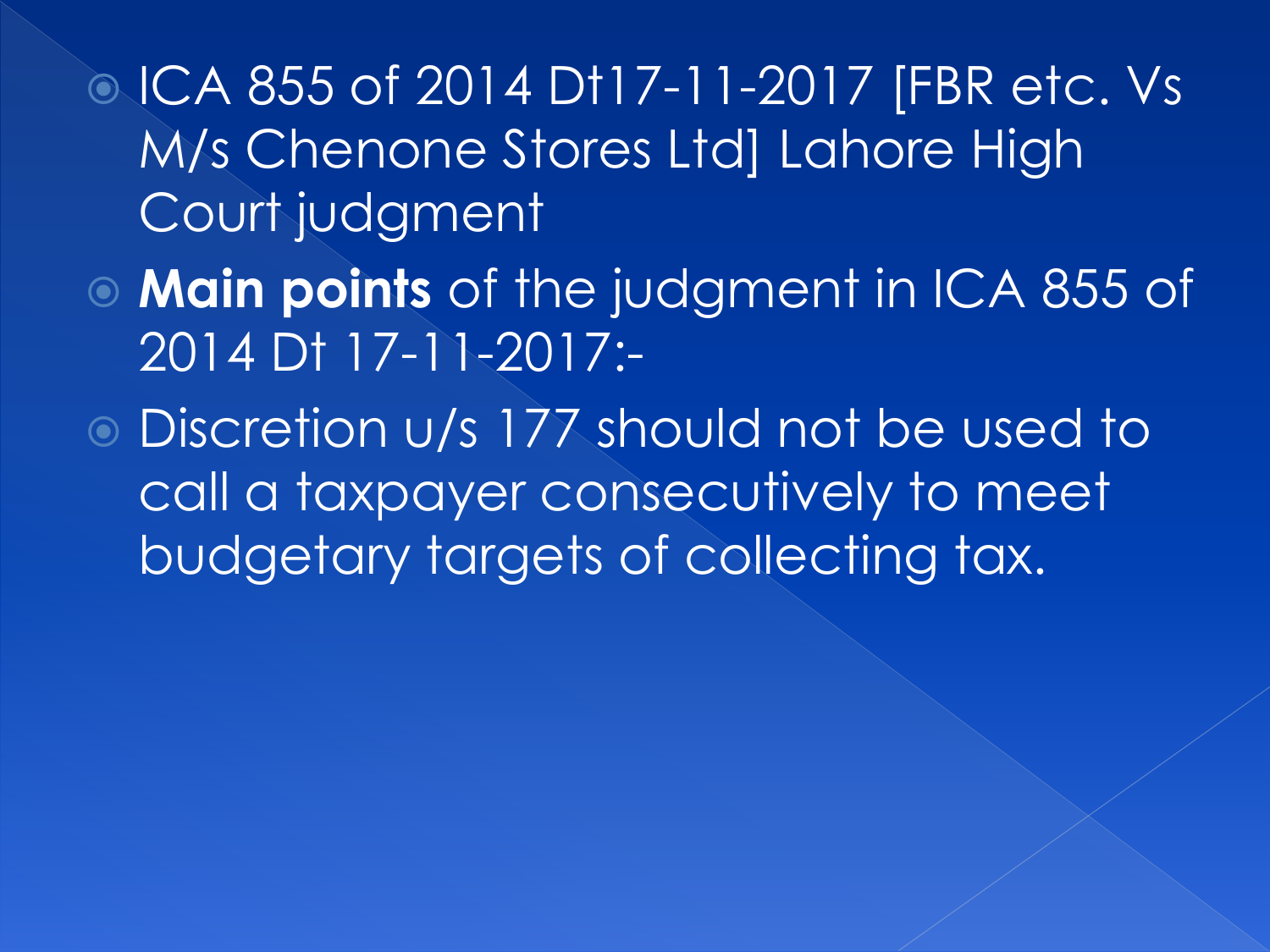$\odot$  In section 177(7) the legislature has authorized audit of a taxpayer in the next and following tax years but only where there are reasonable grounds for doing so. These reasonable grounds need to be confronted, in addition to the reasons for selection required under the first proviso.

 Legislature deprecates, as a rule, selection or calling for record of a taxpayer every year.

 $\circ$  Calling for record in the next or following year should be in exceptional circumstances on very sound reasons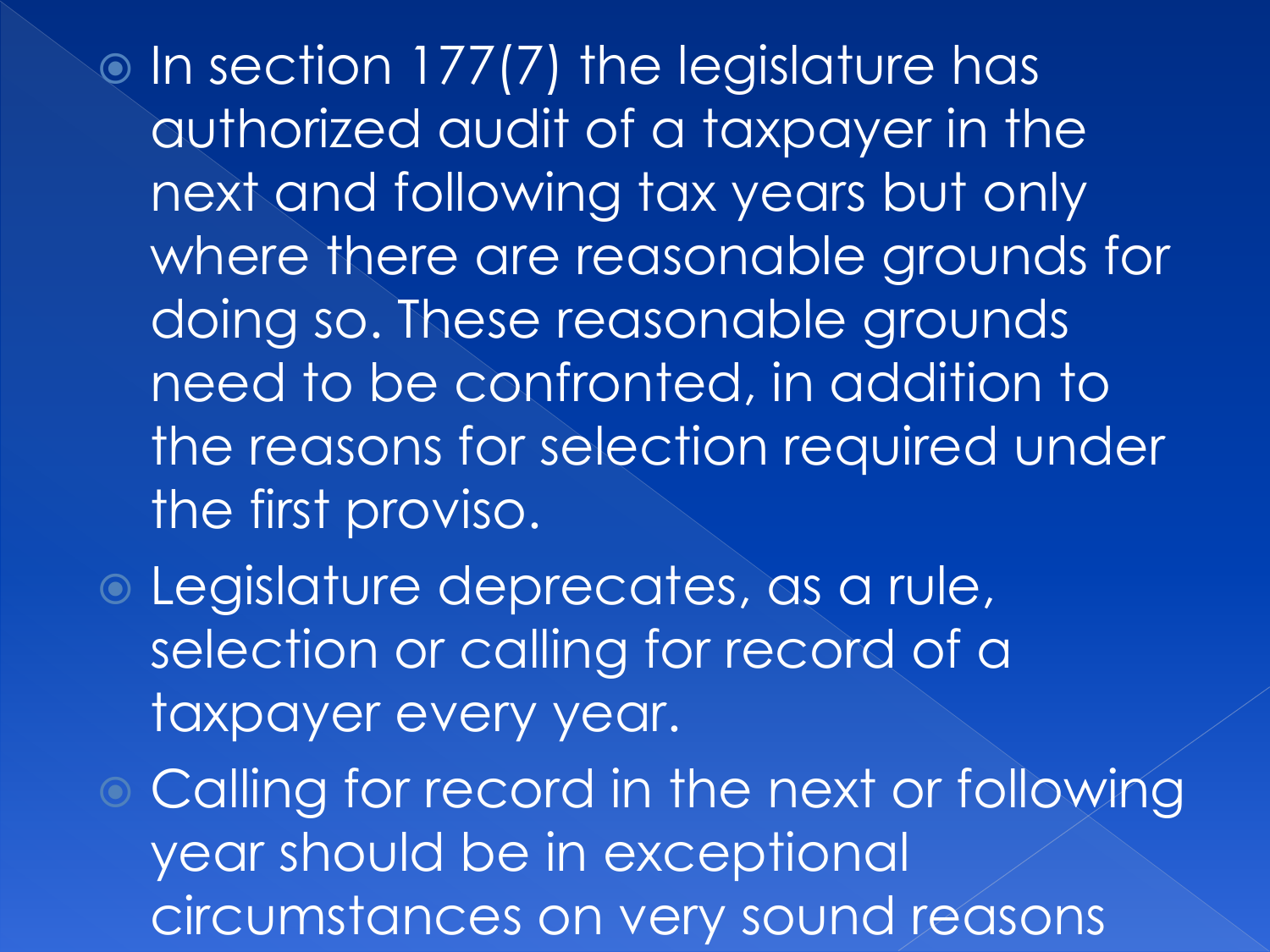# **Remedy to frequent audit** selections by the CIRs

- The CIRs apply provision of 177 every year and creates hardship
- Clause (105) of Part IV of Second Schedule inserted through F.A.2018 imposed bar for selection of audit u/s 177 and 214C for next three years.

o If necessary CIR may seek Board's approval for exemption from this bar.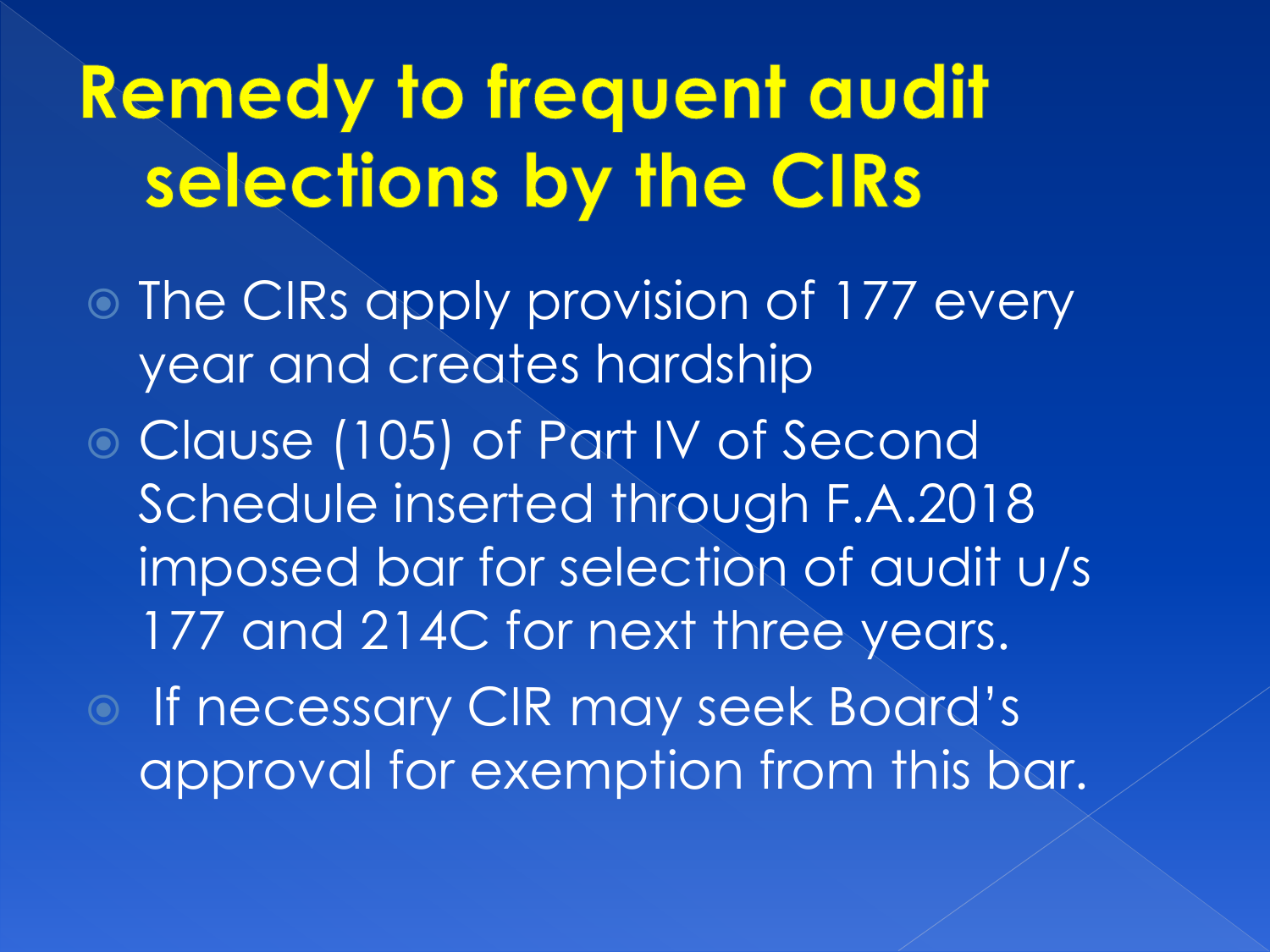# **Automatic selection of cases** for audit

- Section 214D provides for automatic selection of a case for audit when taxpayer files return late / after due date.
- This provision created capacity issues for workforce of FBR
- Meanwhile the late filers were entitled to enjoy all benefits of ATL being filer.
- Through F.A 2018 section 214D deleted,
- And new section 182A restricts entitlement of ATL to filers filing returns within due date ONLY.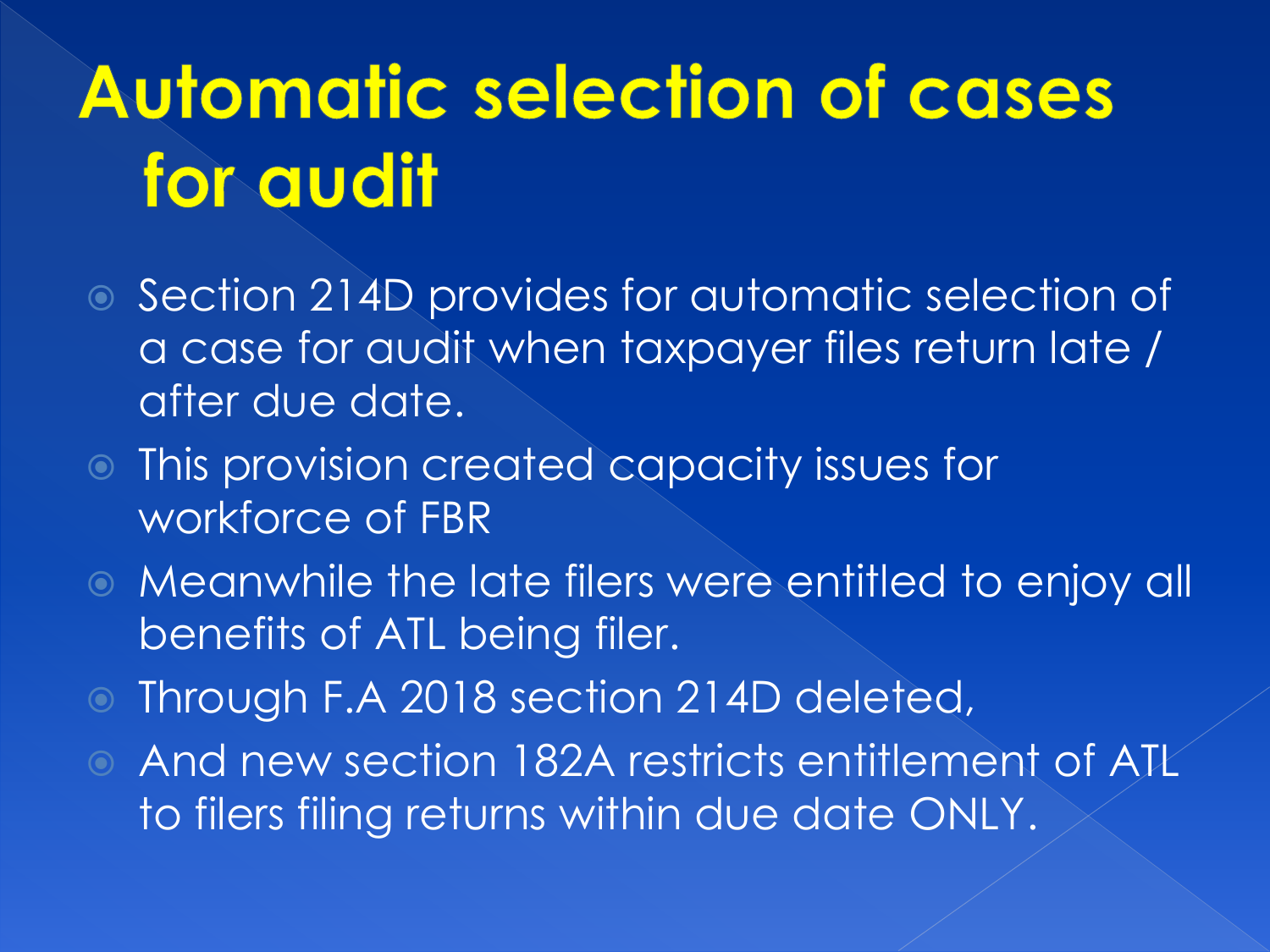### Automatic Audit Closure Tax Year 2015, 2016, 2017

 Through section 214E introduced by Finance Supplementary (Amendment) Act 2018, a taxpayer may opt for closure of automatic selection of audit U/s 214D in the following manner:-

| Salary / FTR cases/ NIL<br><b>Turnover cases</b>                                                                                                            | <b>Loss or BTL</b><br>income cases                                      | Taxable income case                                                                                              |
|-------------------------------------------------------------------------------------------------------------------------------------------------------------|-------------------------------------------------------------------------|------------------------------------------------------------------------------------------------------------------|
| Pay penalty by 31-01-2019.<br>Subsequently penalty for<br>salaried individuals with or<br>without profit on<br>debt/dividend income<br>cases, was waved off | File revised return<br>by 31-01-2019 by<br>paying 2% tax on<br>turnover | File revised income<br>tax return by 31-01-<br>2019 by paying 25%<br>higher tax then the<br>tax paid with return |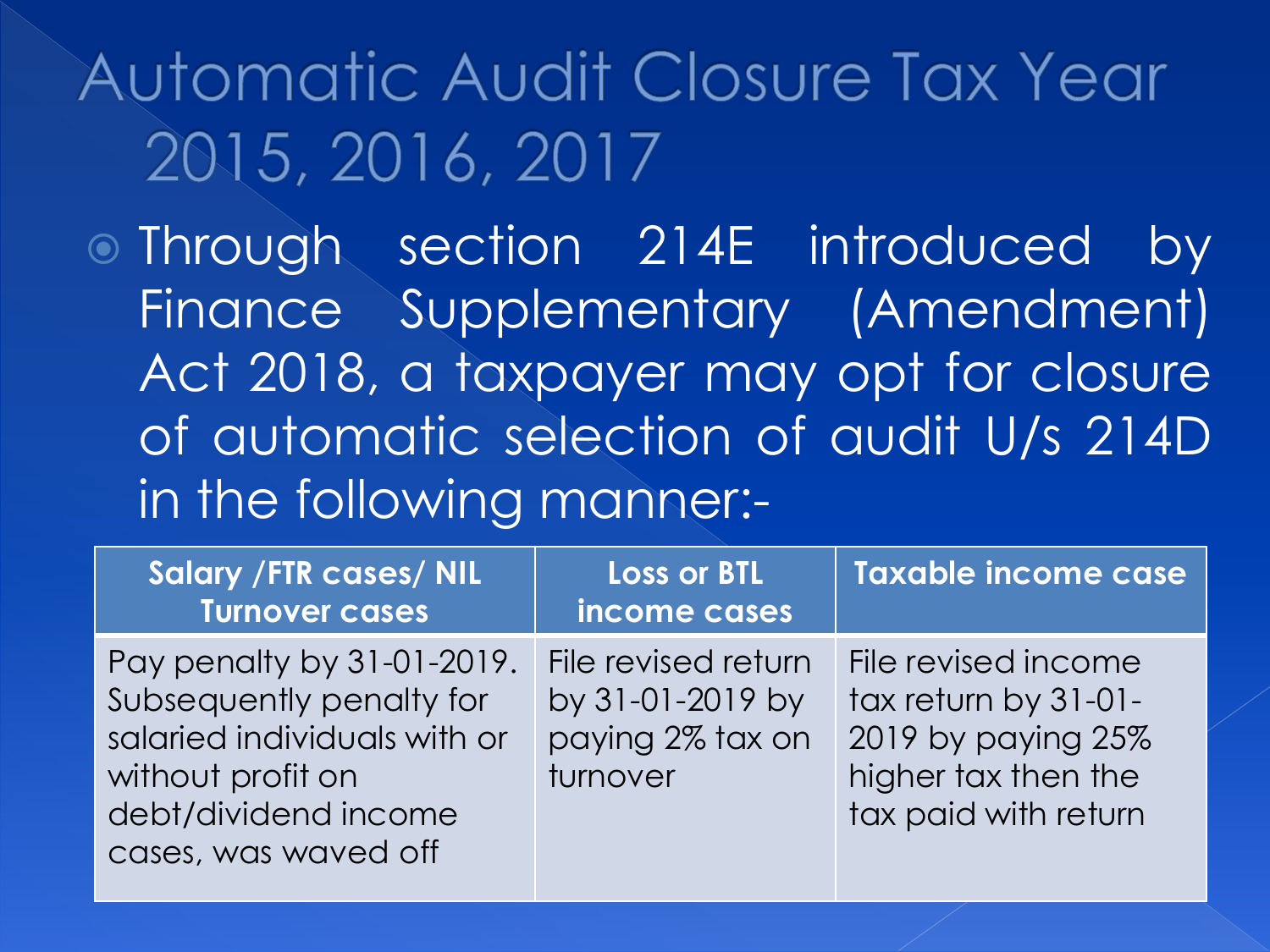## Know your rights:-

- On conclusion of audit the DCIR has to allow opportunity u/s 177(6) before embarking upon amendment of assessment proceedings u/s 122.
- In the decision reported as **[(2015 PTD (Trib)1242)**] [CIR, RTO, Hyderabad Vs Dr Muhammad Azeem Almani] and many other cases the Tribunal has been pleased to annul the order passed by the DCIR u/s 122(1) / (5) without allowing opportunity u/s 177(6) of the Ordinance.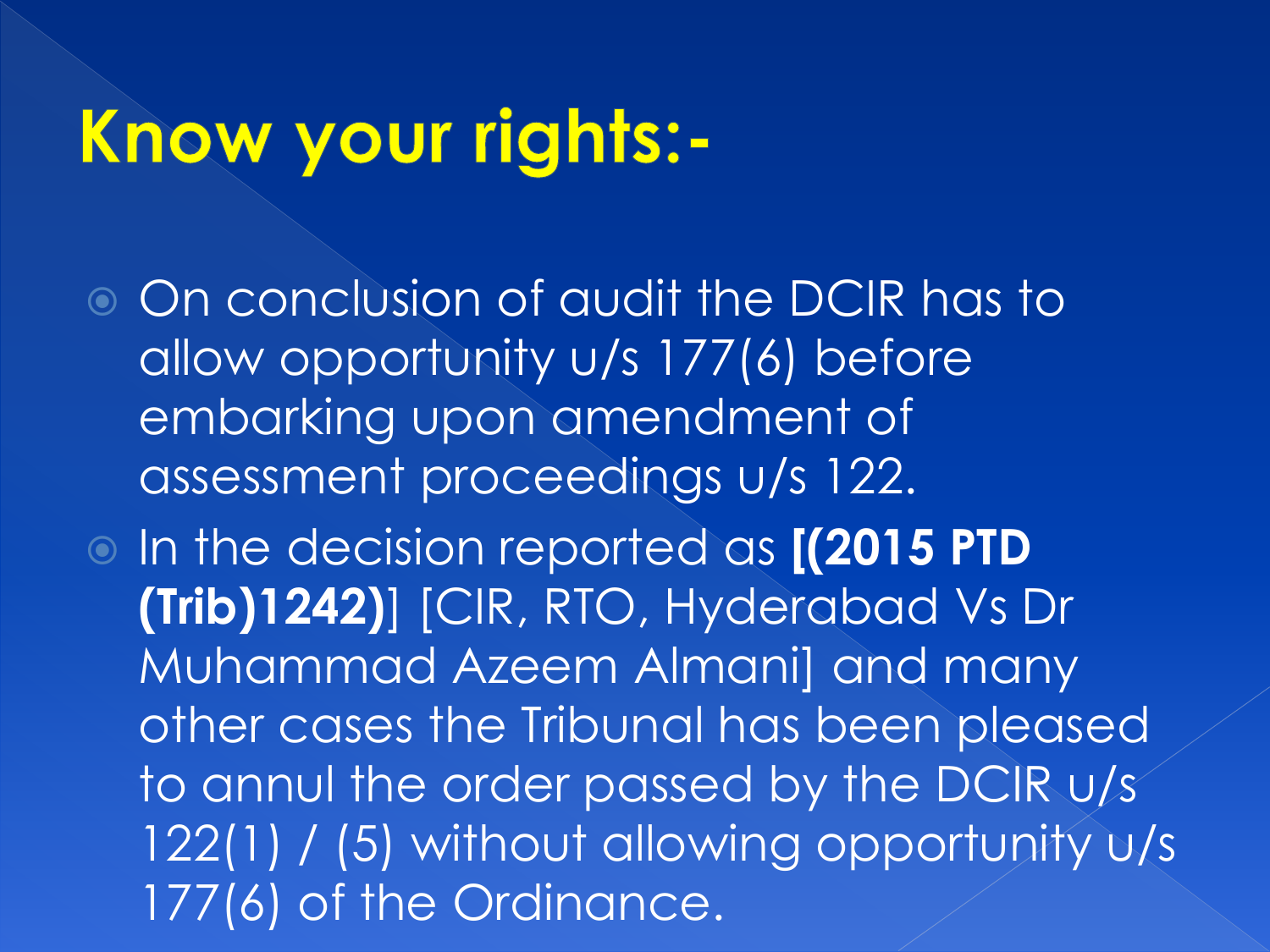$\odot$  In the notice u/s 122(9) of the Ordinance the DCIR can only confront the definite information acquired by him through audit or otherwise. He cannot seek information, documents, record, and evidences in the notice u/s 122(9) of the Ordinance. If he does, that means he has not acquired any definite information from audit. You can always challenge any such attempt on part of the DCIR both before him and before the appellate authorities.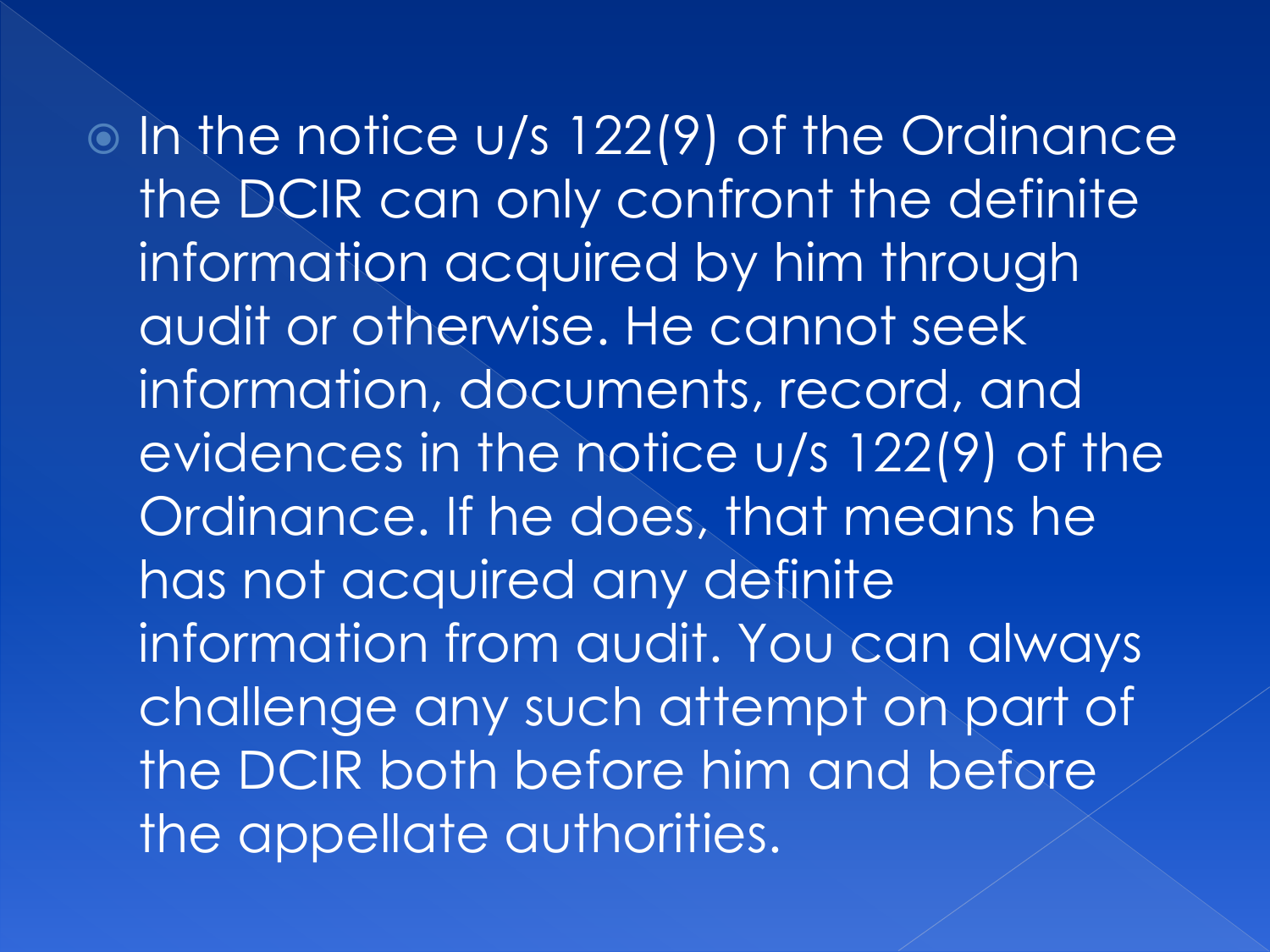<u>Can a taxpayer's income tax affairs</u> be called for audit more than once in a tax year?

#### › **No**

 **2011 PTD 1558 (HC Kar) [M/s Shahnawaz Ltd Vs Pakistan]**

 *"Once an audit has been called, in relation to a taxpayer, and is being or has been conducted, or is abandoned by the Department on its own volition ---, then the taxpayer cannot be vexed again by being selected a second time for an audit for the same tax year. --- In such a situation, the vested right of the taxpayer to be selected for audit has become a past and closed transaction*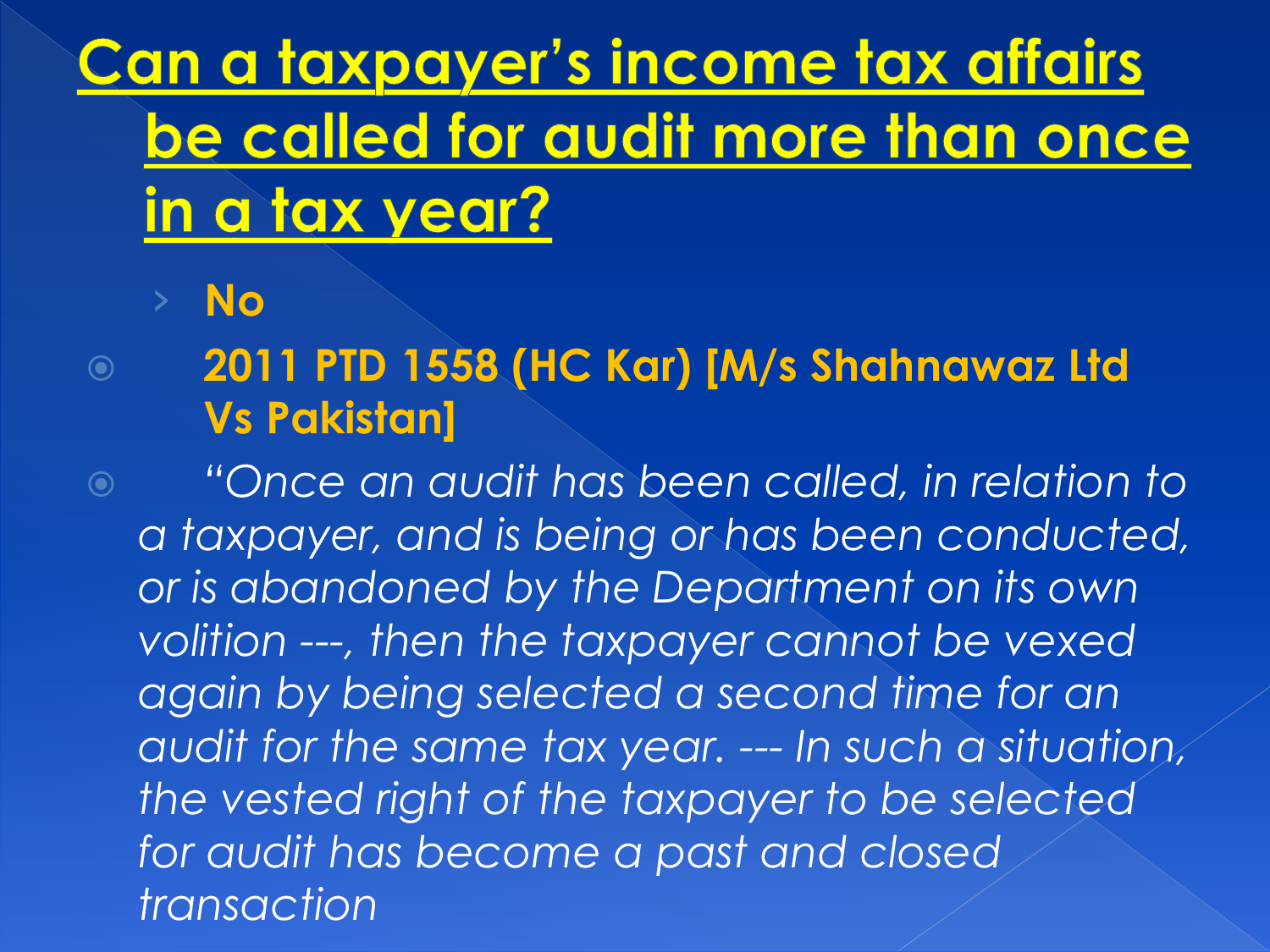# **Timeline for completion of** audit

- SCP in case CIR v/s Allahdin Steel 2018 PTD 1444 held:-
	- › To finalize audit within timeframe of audit policy
	- › Breach of timeline should be avoided at all cost
	- › However Board by recording plausible reasons may extend timeline on case to case basis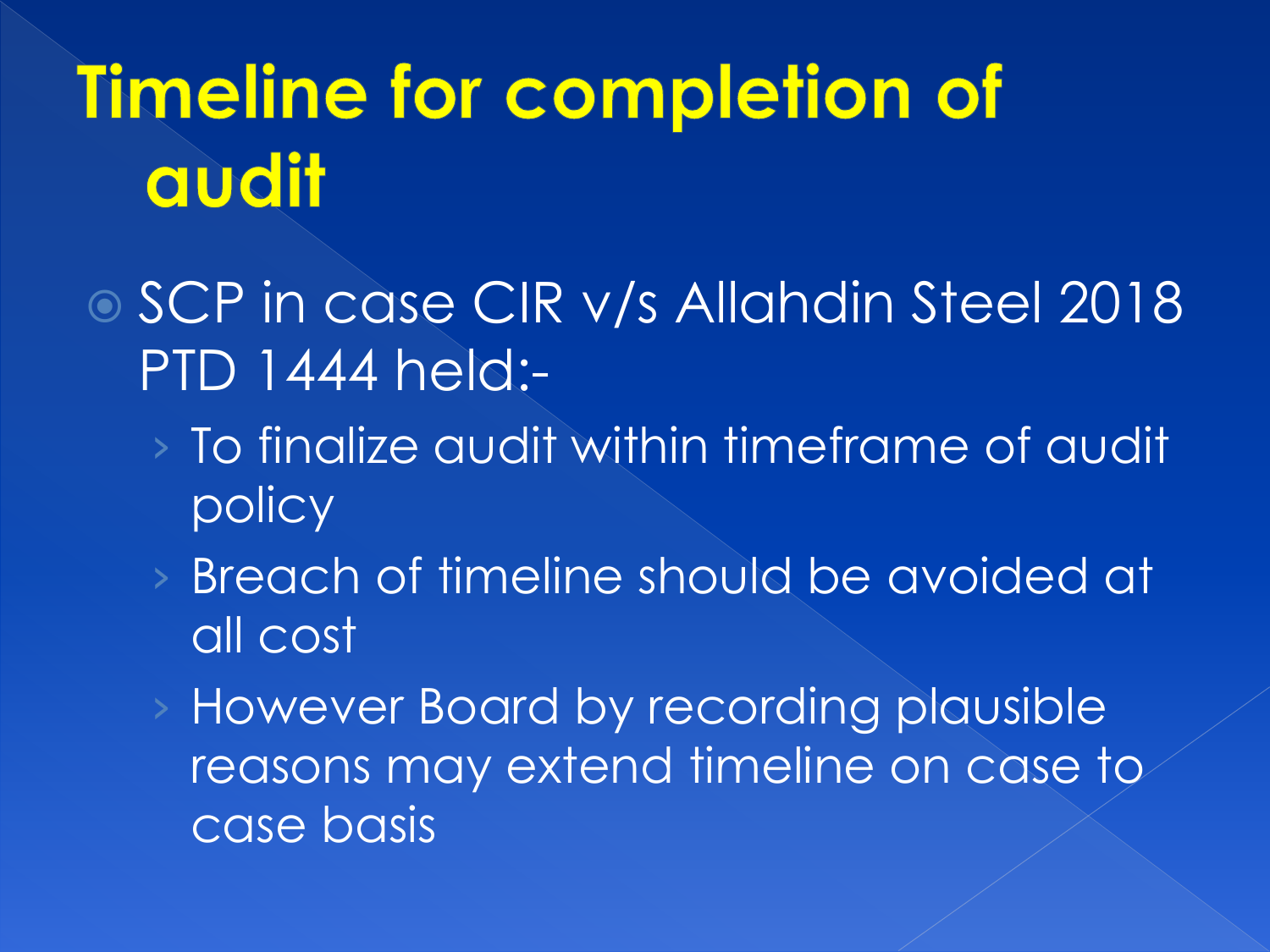## **TYPES OF ASSESSMENT**

 **Deemed Assessment Sections 120(1), 169(3) 8** Best Judgment Assessment **Section 121 Example 28 Amended Assessment Section 122 Amended assessment on revision of return by the taxpayer. Section 122 (3) Amended assessment on the basis of definite information** 

**acquired from audit or otherwise Section 122 (5)**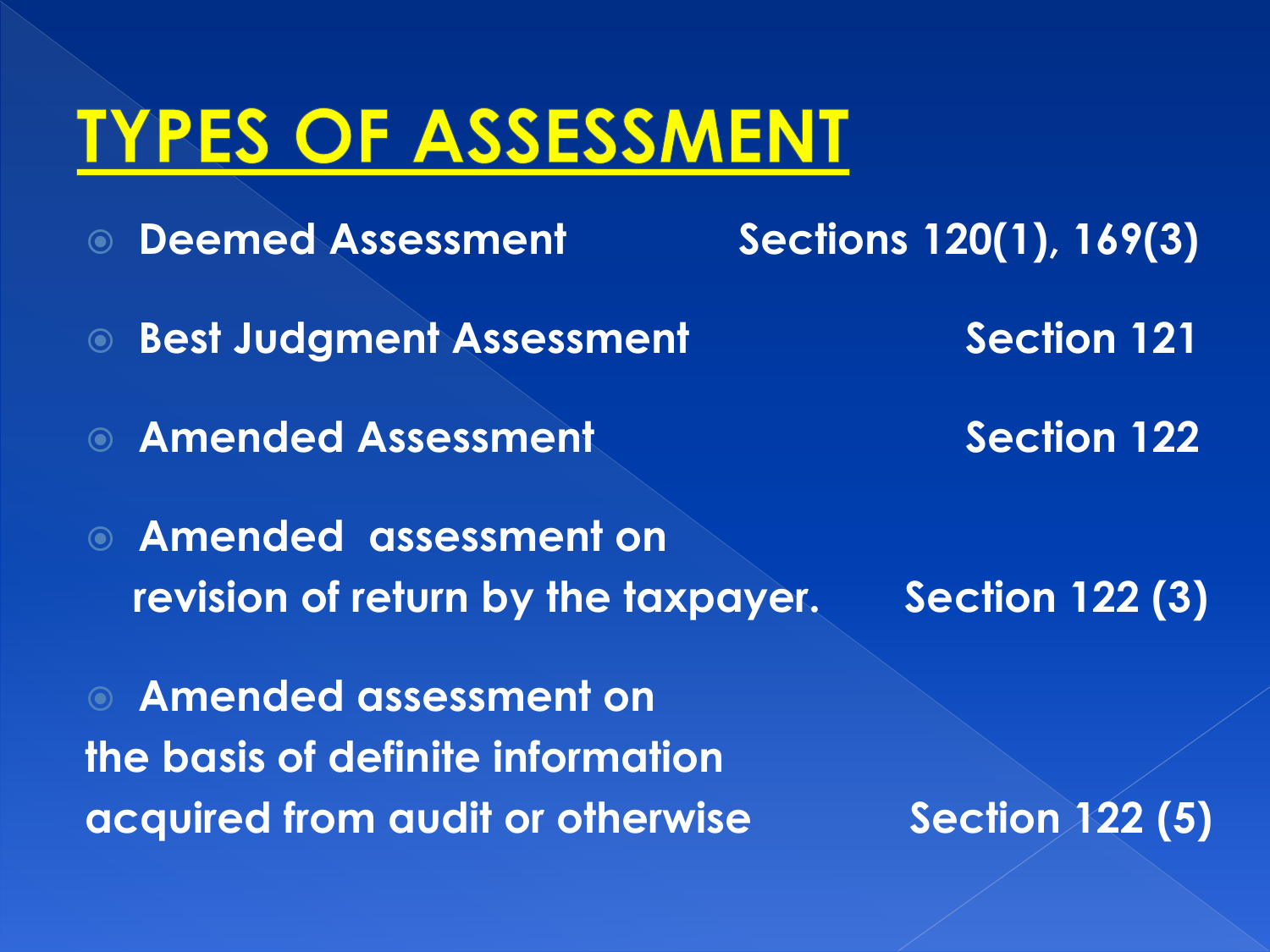**If the assessment order is erroneous and prejudicial to the interest of revenue.** Section 122 (5A)

- **Example 23** Provisional Assessment Entertainment Section 123
- **Consequential Assessment Section 124 (1)**
- **New Assessment Section 124 (2)**
- **Modification Assessment Section 124A**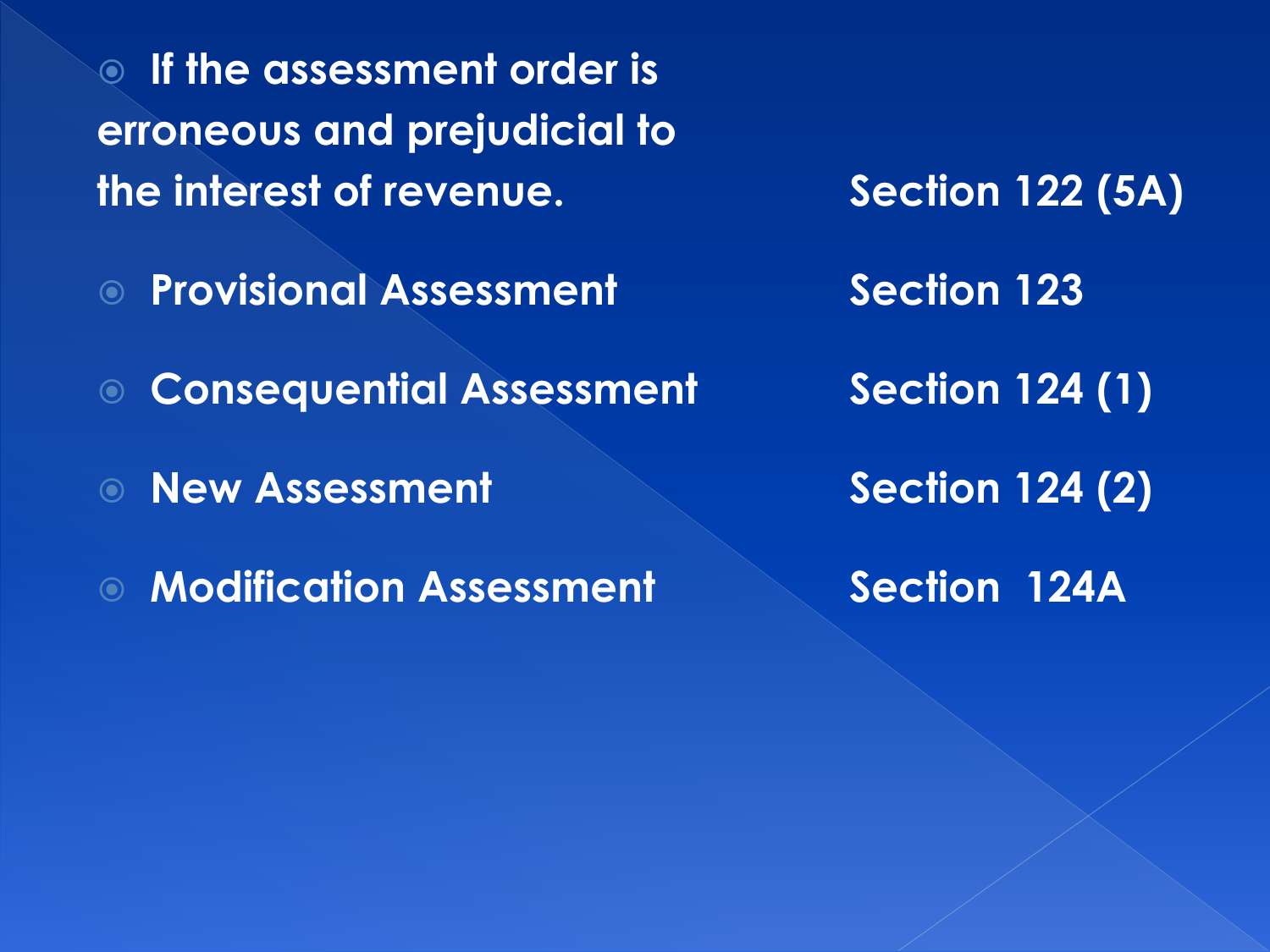## **Case Study**

 Tax Year 2016 • Status of the tax payer A private

### Nature of Business Operating satellite

**Limited** company. TV channel. Producing news and entertainment programs.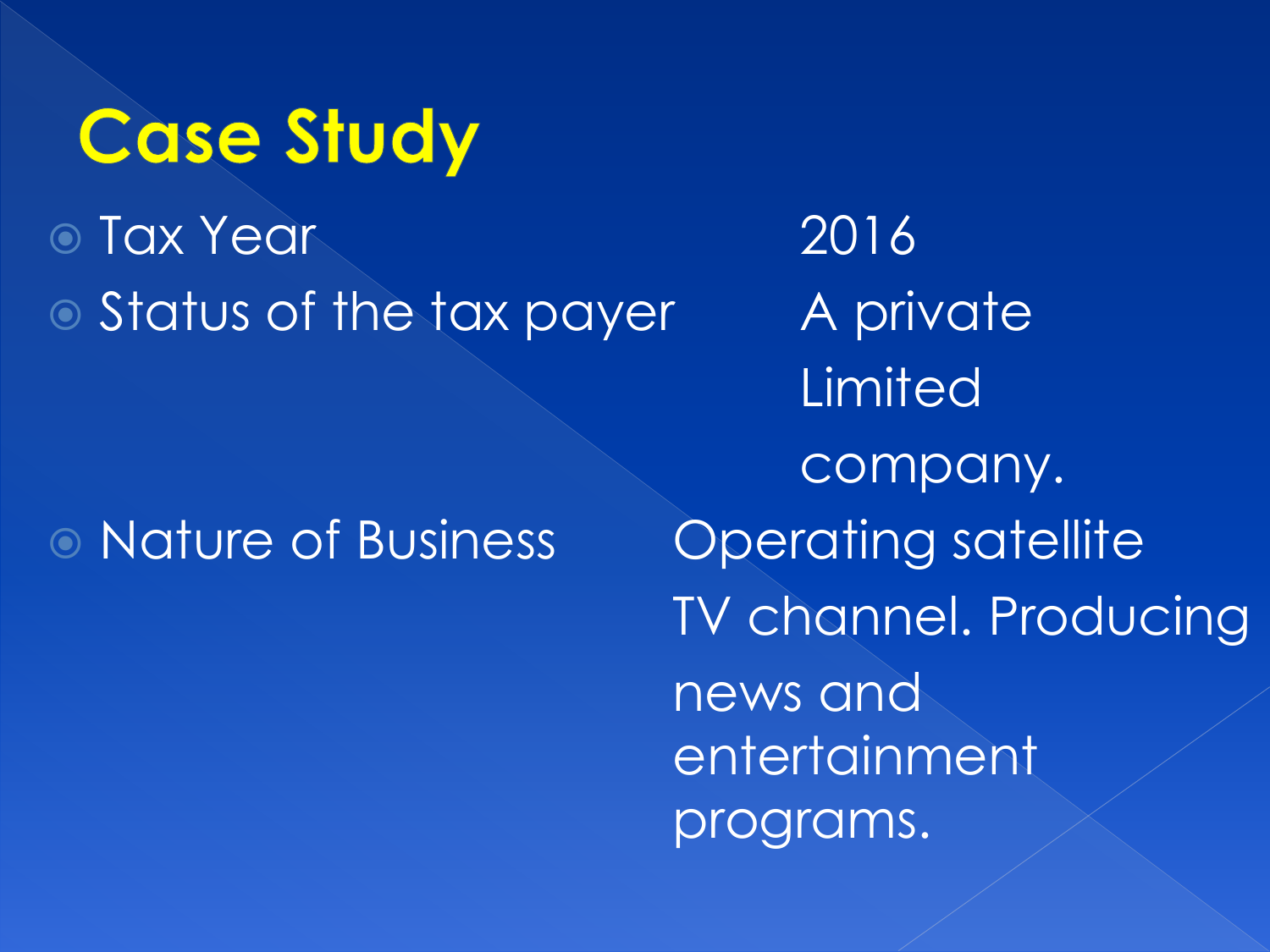#### Facts of the case

- › The taxpayer did not file return for the tax year 2016 in time
- › Taxpayer applied for extension of time. First on 01-01-2017 for 30 days. Then on 01-02-2017 for another 30days
- › The CIR did not dispose of any of the applications. Thus extension was neither allowed to the taxpayer nor rejected.
- › The taxpayer eventually filed return on 27-02- 2017
- › The DCIR issued notice u/s 182(2) for levy of penalty for late filing of return on 27-02-2017 instead of 31-12-2016.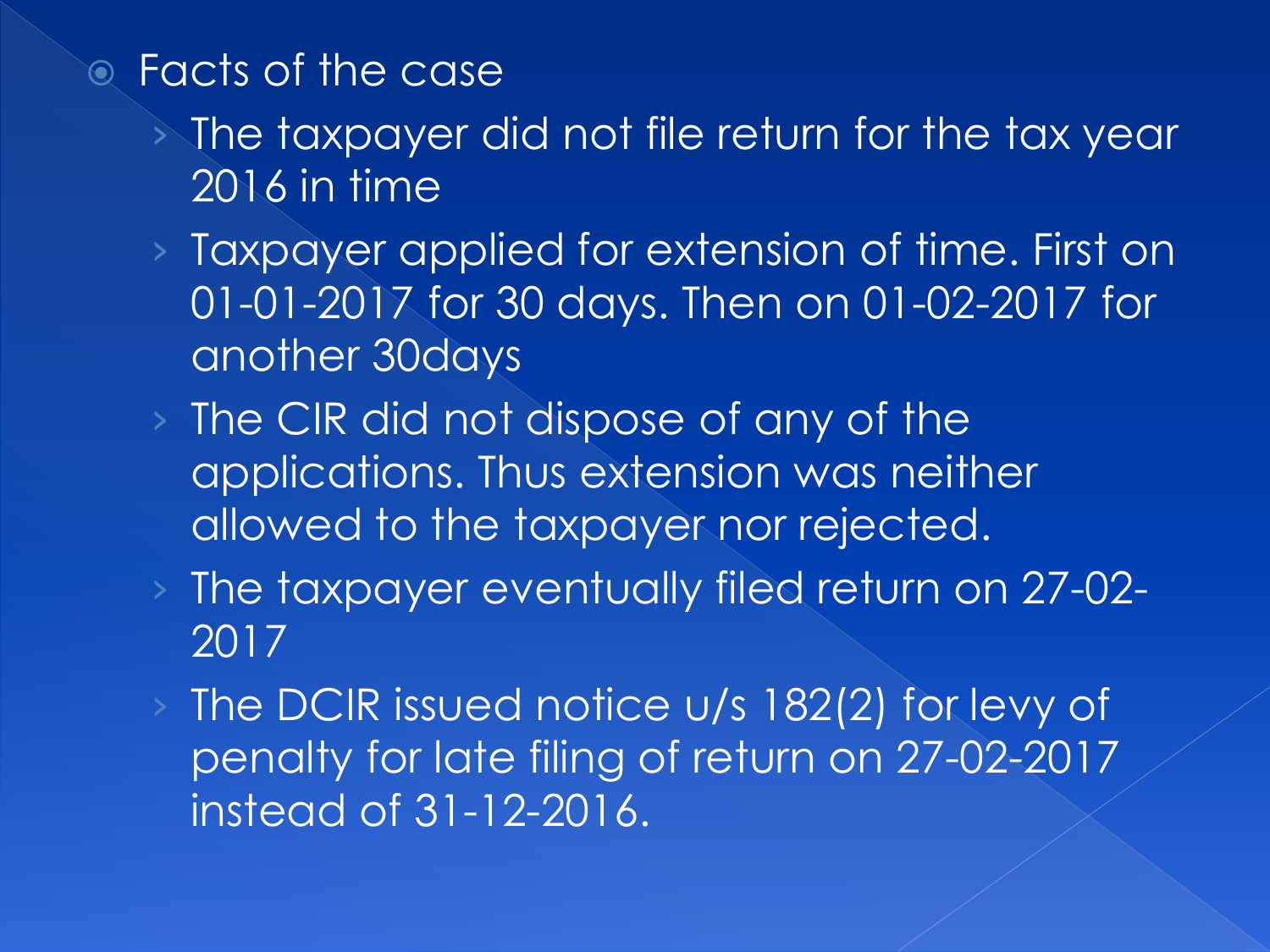- › The AR of the taxpayer contended that since applications filed by the taxpayer were neither accepted nor rejected i.e were not disposed of by the CIR therefore the extension sought is deemed to have been allowed and no penalty is warranted.
- The DCIR however imposed penalty and passed a penalty order.

 Had you been the counsel for the taxpayer what would have you advised to the taxpayer:-

› Pay the penalty for late filing of return which is established because of non disposal of applications for extension. File appeal before the CIR(A).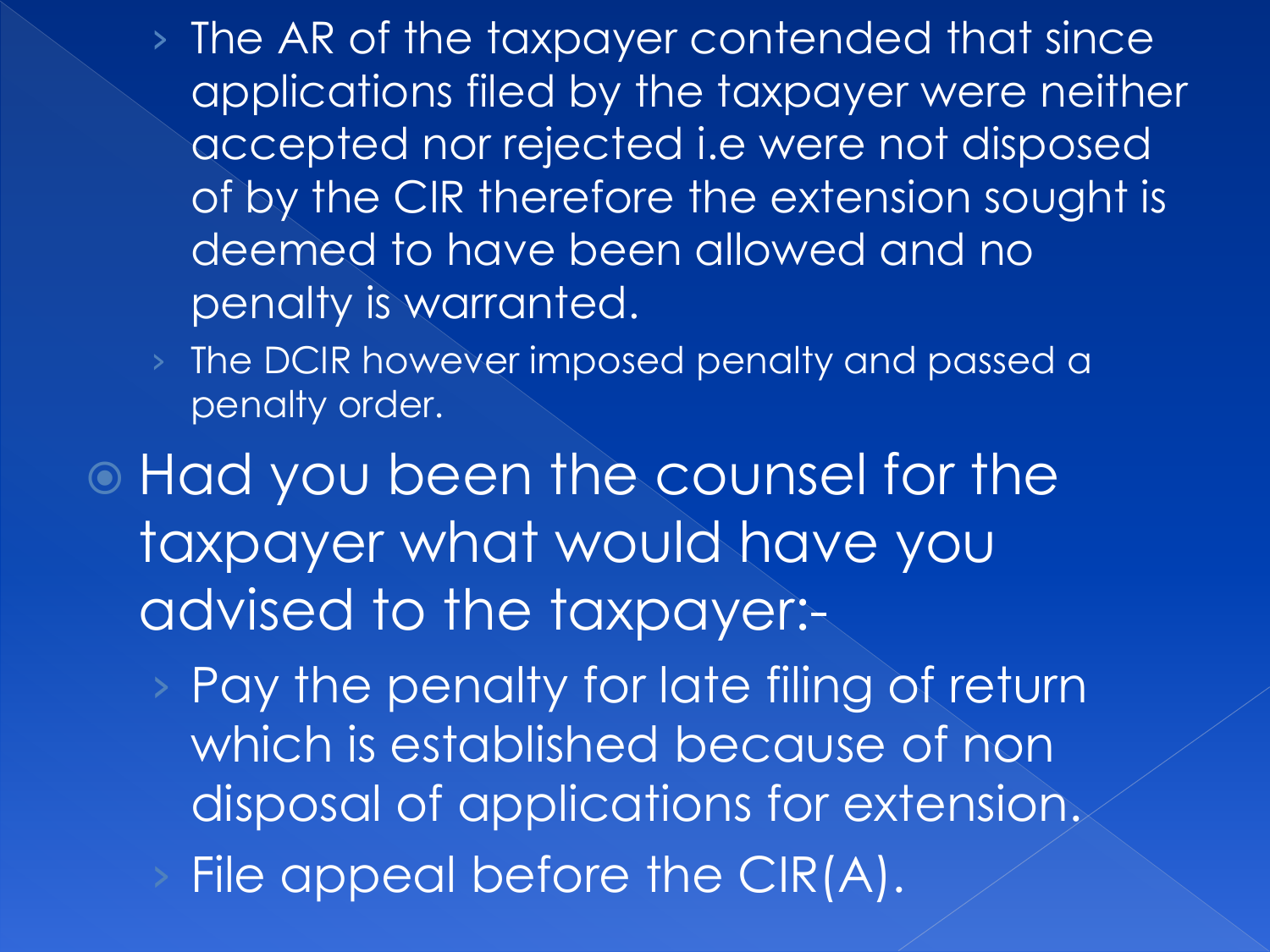- While penalty order was hanging in the balance. The DCIR issued letter intimating the taxpayer that its case has been picked up for audit u/s 214D through automatic selection process.
- What would be your advice to the taxpayer.
	- › Cooperate in audit.
	- › Fight to avoid audit because section 214D does not apply to the case of the taxpayer as applications filed by the taxpayer for extension of time were not disposed off by the Department.
	- Department cannot take advantage of its own wrong.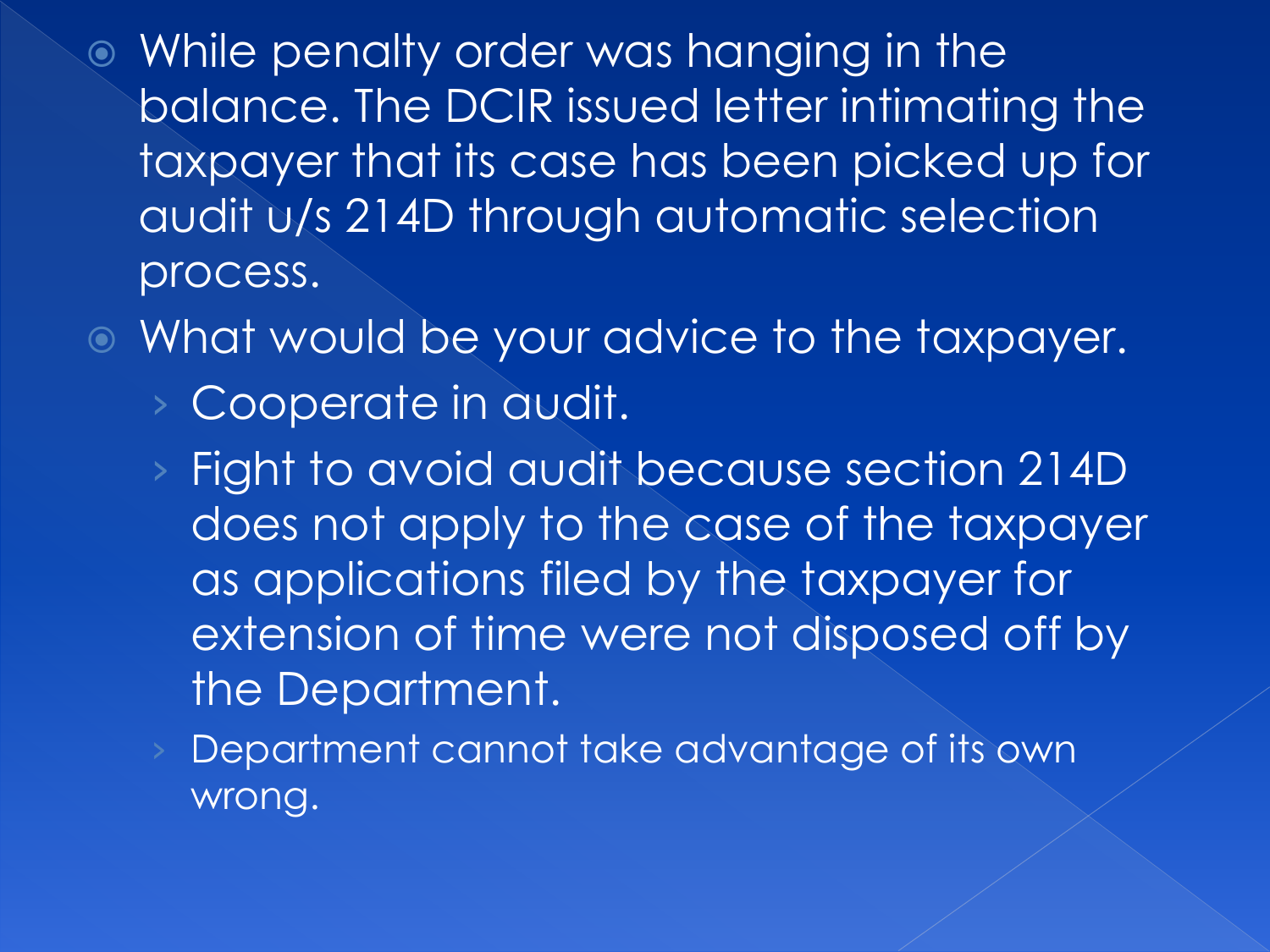What would be the impact on the proceedings u/s 214D if CIR (A):-

› Decides your appeal in respect of penalty for late filing of return in your favour.

› Decides your appeal in respect of penalty against you.

2013 PTD 387 (HC Kar)(Case of General Tires) 117 117 Tax 527 HC Kar) (Case of Independent News Papers Corp.)